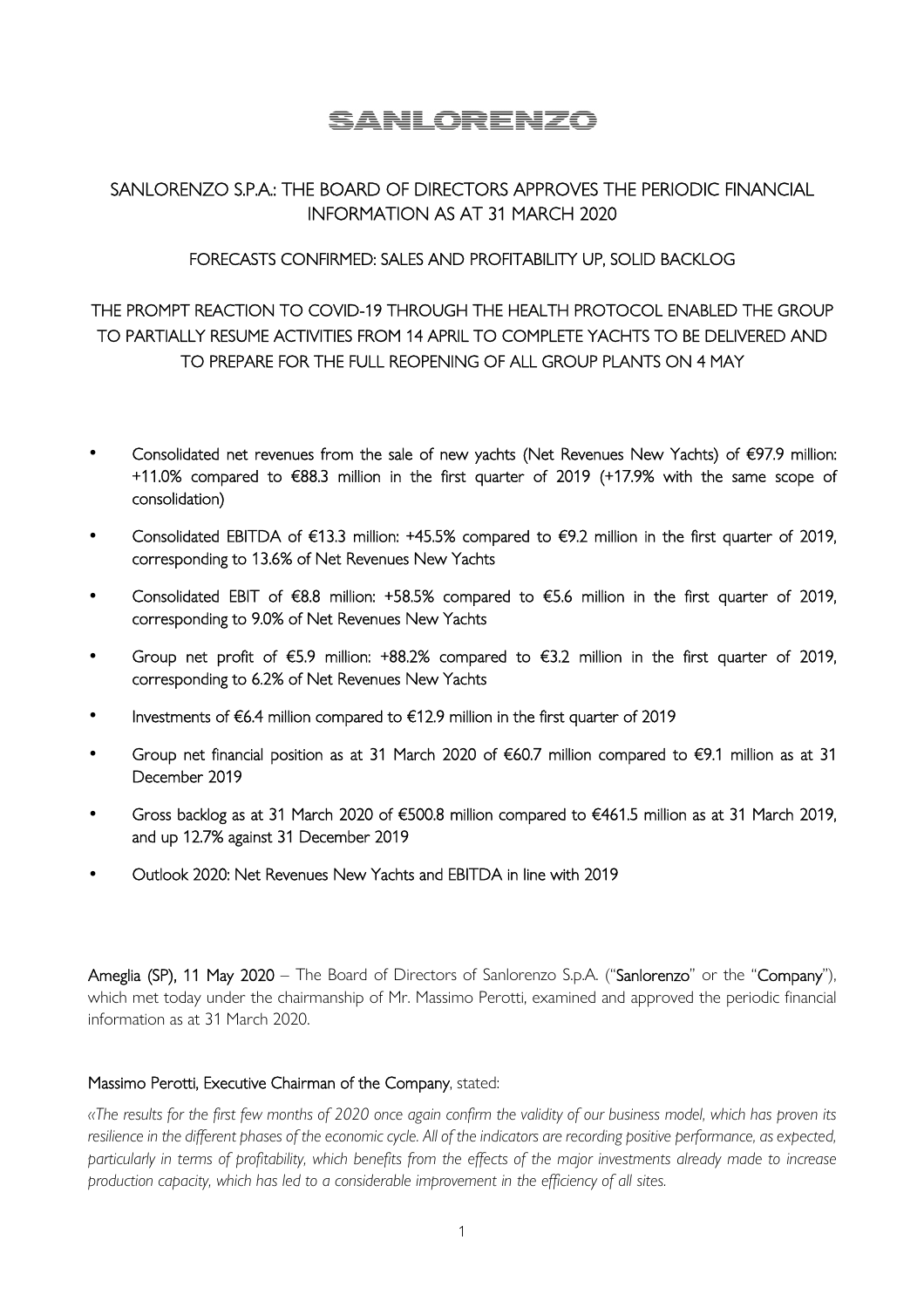*An important factor in the future stability of these results was Sanlorenzo's rapid response, which in just two weeks from the closure of activities on 23 March, thanks to the health protocol signed on 7 April, to good relations with all social parties and the support of the authorities in the Regions we operate in, was able to fully resume production activities in all plants on 4 May, thanks particularly to the partial reopening from as early as 14 April of the Ameglia and La Spezia sites, and from 20 April for those in Viareggio and Massa.* 

*We were therefore able to reopen the sites rapidly and in full safety, cutting the overall suspension of activities to just 28*  days. From March, a plan to cut operating costs and deferrable investments was implemented, maintaining investments *relating to new products, innovation and sustainability.* 

*The measures set in place, combined with the significant visibility provided by the backlog of €500 million, 92% of which covered by end customers, enables us to forecast performance for this year in line with the results achieved in 2019».* 

### ANALYSIS OF CONSOLIDATED NET REVENUES NEW YACHTS

Net Revenues New Yachts<sup>1</sup> for the first quarter of 2020 amounted to €97.9 million, +11.0% compared to €88.3 million in the first quarter of 2019. With the same scope of consolidation, therefore excluding the Net Revenues New Yachts generated by GP Yachts S.r.l., whose shareholding was sold by the Company in July 2019, the increase of Net Revenues New Yachts is 17.9%.

| (E'000)                  | Three months ended 31 March |                          | Change |            |               |                |
|--------------------------|-----------------------------|--------------------------|--------|------------|---------------|----------------|
|                          | 2020                        | % of total               | 2019   | % of total | 2020 vs. 2019 | 2020 vs. 2019% |
| Yacht Division           | 64.152                      | 65.5%                    | 54.011 | 61.2%      | 10.141        | $+18.8%$       |
| Superyacht Division      | 27.047                      | 27.6%                    | 26.289 | 29.8%      | 758           | $+2.9%$        |
| <b>Bluegame Division</b> | 6.746                       | 6.9%                     | 2.762  | 3.1%       | 3.984         | $+144.2%$      |
| Other <sup>2</sup>       | $\overline{\phantom{0}}$    | $\overline{\phantom{a}}$ | 5.212  | 5.9%       | (5,212)       | $-100.0\%$     |
| Net Revenues New Yachts  | 97.945                      | 100.0%                   | 88.274 | 100.0%     | 9.671         | $+11.0%$       |

#### *Net Revenues New Yachts by division*

The Yacht Division generated Net Revenues New Yachts of €64.2 million in the first quarter of 2020, corresponding to 65.5% of the total, up by 18.8% compared to the same period of 2019.

The Superyacht Division generated Net Revenues New Yachts of €27.0 million, corresponding to 27.6% of the total, up by 2.9% compared to the same period of 2019.

The Bluegame Division generated Net Revenues New Yachts of €6.7 million, up by 144.2% compared to the first quarter of 2019 and corresponding to 6.9% of the total.

 $1$  Net Revenues New Yachts are calculated as the algebraic sum of revenues from contracts with customers relating to new yachts net of relative fees. In accordance with IFRS standards, the selling price of new yachts and therefore also the calculation of the related revenues reflects the difference between the contractually attributed value of the used boats and their relative fair value.

 $^2$  The item "Other" includes the Net Revenues New Yachts realised by GP Yachts S.r.l., whose equity investments were transferred by the company on 19 July 2019.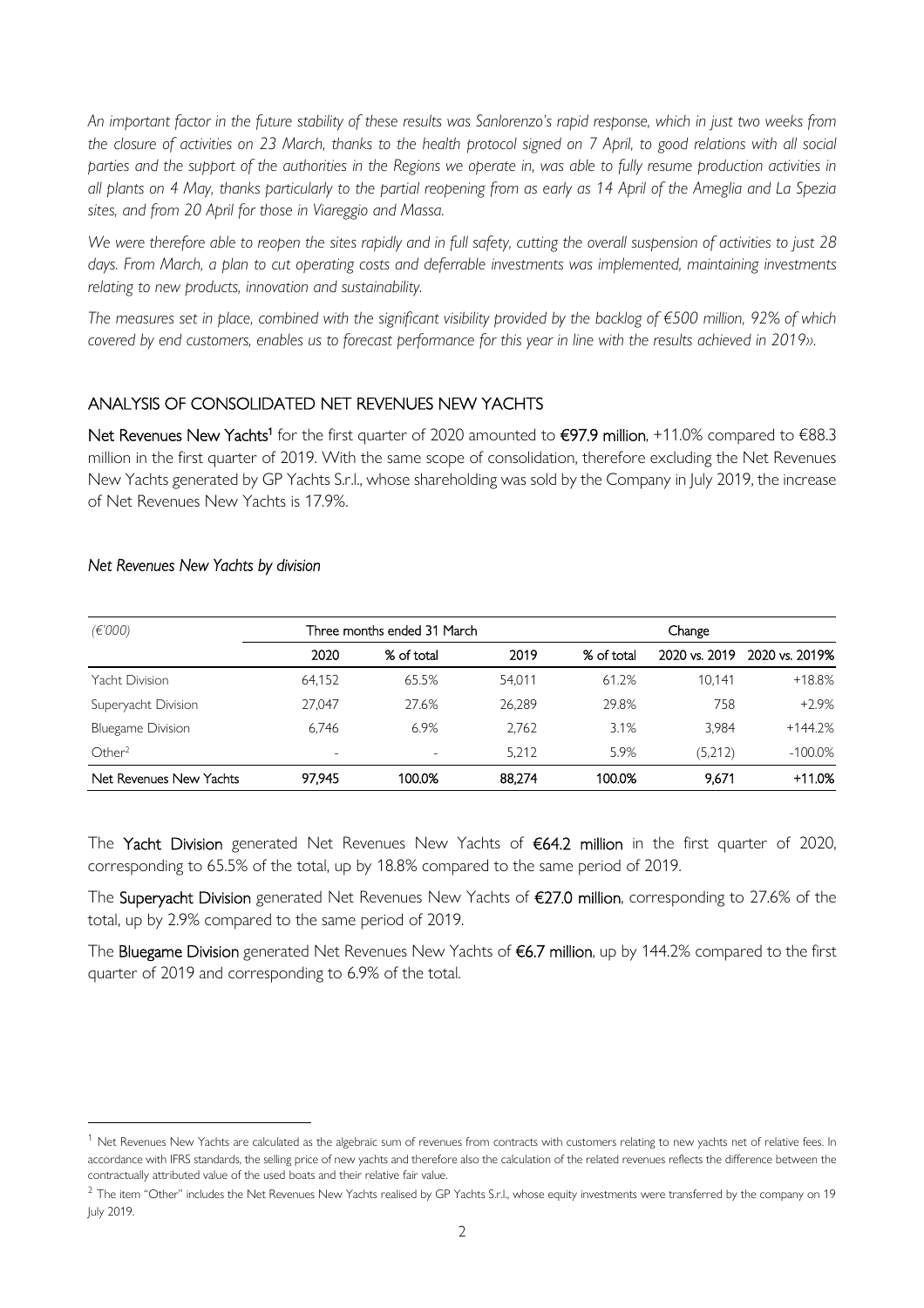#### Net Revenues New Yachts by geographical area<sup>3</sup>

| (E'000)<br>Three months ended 31 March |        |            |        | Change     |         |                              |
|----------------------------------------|--------|------------|--------|------------|---------|------------------------------|
|                                        | 2020   | % of total | 2019   | % of total |         | 2020 vs. 2019 2020 vs. 2019% |
| Europe                                 | 59,882 | 61.1%      | 60.411 | 68.4%      | (529)   | $-0.9\%$                     |
| Americas                               | 15.184 | 15.5%      | 7.047  | 8.0%       | 8.137   | $+115.5%$                    |
| APAC.                                  | 14.229 | 14.5%      | 16.394 | 18.6%      | (2,165) | $-13.2%$                     |
| Middle East and Africa                 | 8.650  | 8.8%       | 4.422  | 5.0%       | 4.228   | +95.6%                       |
| Net Revenues New Yachts                | 97.945 | 100.0%     | 88.274 | 100.0%     | 9.671   | $+11.0%$                     |

In the first quarter of 2020, Europe, which represents the Group's historical market, recorded Net Revenues New Yachts of €59.9 million (of which €18.8 million generated in Italy), corresponding to 61.1% of the total, substantially stable compared to the first quarter of 2019.

The Americas generated Net Revenues New Yachts of €15.2 million, an increase of 115.5% compared to the first quarter of 2019 and corresponding to 15.5% of the total, in line with the strategy to increase penetration in this geographical market.

The APAC area generated Net Revenues New Yachts of €14.2 million, down by 13.2% compared to the first quarter of 2019 and corresponding to 14.5% of the total.

Significant growth was recorded in the Middle East and Africa, with Net Revenues New Yachts up by 95.6% reaching €8.7 million, corresponding to 8.8% of the total, mainly due to the growth of the Superyacht Division.

### ANALYSIS OF CONSOLIDATED OPERATING RESULTS AND NET PROFIT

The **adjusted EBITDA<sup>4</sup> f**or the first quarter of 2020 reached **€13.5 million**, up by 47.0% compared to €9.2 million in the first quarter of 2019, with a margin of 13.8% on Net Revenues New Yachts (10.4% in the first quarter of 2019).

The significant increase in profit margins is due to the progressive increase in the prices of new orders thanks to the improved commercial positioning of the Company and the savings generated by the start-up of new production capacity following the investments made in 2019 and the first few months of 2020.

EBITDA<sup>5</sup> including the non-recurring items mostly relating to the portion of non-monetary costs for the period of the 2020 Stock Option Plan, amounted to €13.3 million, up 45.5% compared to €9.2 million in the first quarter of 2019.

Depreciation and amortisation expenses of €4.5 million, were up by 25.4% compared to the first quarter of 2019 in relation to the significant investments linked to the increase of production capacity and the development of new products.

EBIT amounted to €8.8 million: up 58.5% compared to €5.6 million in the first quarter of 2019, corresponding to 9.0% of Net Revenues New Yachts.

<sup>&</sup>lt;sup>3</sup> On the basis of the nationality of the final customer.

<sup>&</sup>lt;sup>4</sup> Adjusted EBITDA is calculated by adding amortisation/depreciation to operating profit/loss adjusted by non-recurring items, which in the first quarter of 2020 were mainly related to the portion of non-monetary costs for the period of the 2020 Stock Option Plan.

<sup>&</sup>lt;sup>5</sup> EBITDA is calculated by adding amortisation/depreciation expenses to operating profit/loss.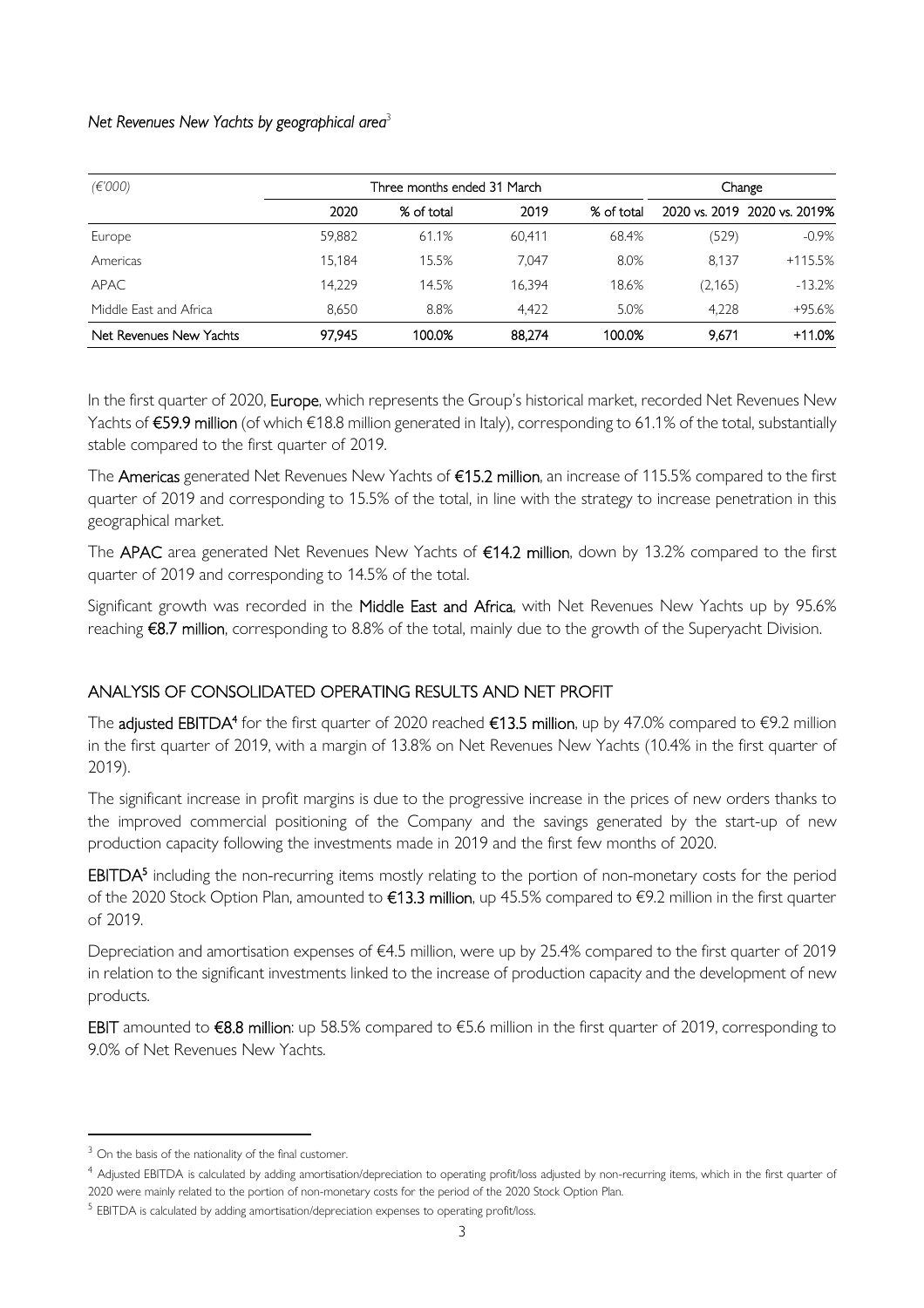Net financial expense as at 31 March 2020 came to €0.6 million, corresponding to 0.6% of Net Revenues New Yachts. The decrease against the same period of 2019 is mainly due to the better financial conditions applied to the Company by the financial institutions.

Income taxes as at 31 March 2020 amounted to €2.5 million, up €1.2 million compared to €1.3 million in the first quarter of 2019.

Group net profit for the first quarter of 2020 amounted to €5.9 million corresponding to 6.1% of Net Revenues New Yachts, showing an increase of 84.0% compared to the €3.2 million recorded in the first quarter of 2019.

## ANALYSIS OF CONSOLIDATED BALANCE SHEET AND INCOME STATEMENT

Net working capital as at 31 March 2020 was positive for €66.7 million compared to €11.5 million as at 31 December 2019, showing an increase of €55.1 million.

Net trade working capital as at 31 March 2020 was positive for €56.6 million compared to  $\epsilon$ (1.2) million as at 31 December 2019.

The Net financial position as at 31 March 2020 was  $\epsilon$ 60.7 million compared to a net financial position of  $\epsilon$ 9.1 million as at 31 December 2019 and €73.1 million as at 31 March 2019<sup>6</sup>. More specifically, the current financial debt as at 31 March 2020 was €74.3 million, up compared to €19.3 million as at 31 December 2019, mainly due to the increase of current bank debt, represented essentially by loans for contract advances. Cash and cash equivalents as at 31 March 2020 in fact amounted to €63.3 million.

The changes in net working capital and the net financial position in the first quarter were due to trends relating to the seasonal nature of orders typical of this industry. To deal with these effects, the Group has significant bank credit facilities, whose use is planned on the basis of the trend in financial requirements. As at 31 March 2020, the Group had bank credit facilities to cover its liquidity requirements of  $\in$ 108.9 million<sup>7</sup>, showing an increase of  $\in$ 27.0 million compared to 31 December 2019, of which €53.9 million available.

Investments in the first quarter of 2020 amounted to  $66.4$  million compared to  $612.9$  million in the first quarter of 2019, of which €3.3 million were linked to the product development and to the creation of models and moulds, and €2.0 million to the programme to increase production capacity.

In the first quarter of this year, the major investment plan to increase production capacity is now close to completion. More specifically, in January, the new production site in Ameglia was inaugurated, comprised by two buildings dedicated to yacht fitting-out activities, and a four-floor office block, covering a total surface area of 135,000 sqm.

<sup>6</sup> Net financial position as at 31 March 2019 did not take into account the impact of the reverse merger with the parent company WindCo S.p.A., resolved by the shareholders' meetings of the two companies in question on 15 April 2019, and which became legally effective on 28 June 2019, for €49.1 million. Pro forma net financial position as at 31 March 2019 amounts to €122.2 million.

 $<sup>7</sup>$  Not including lines of credit for reverse factoring.</sup>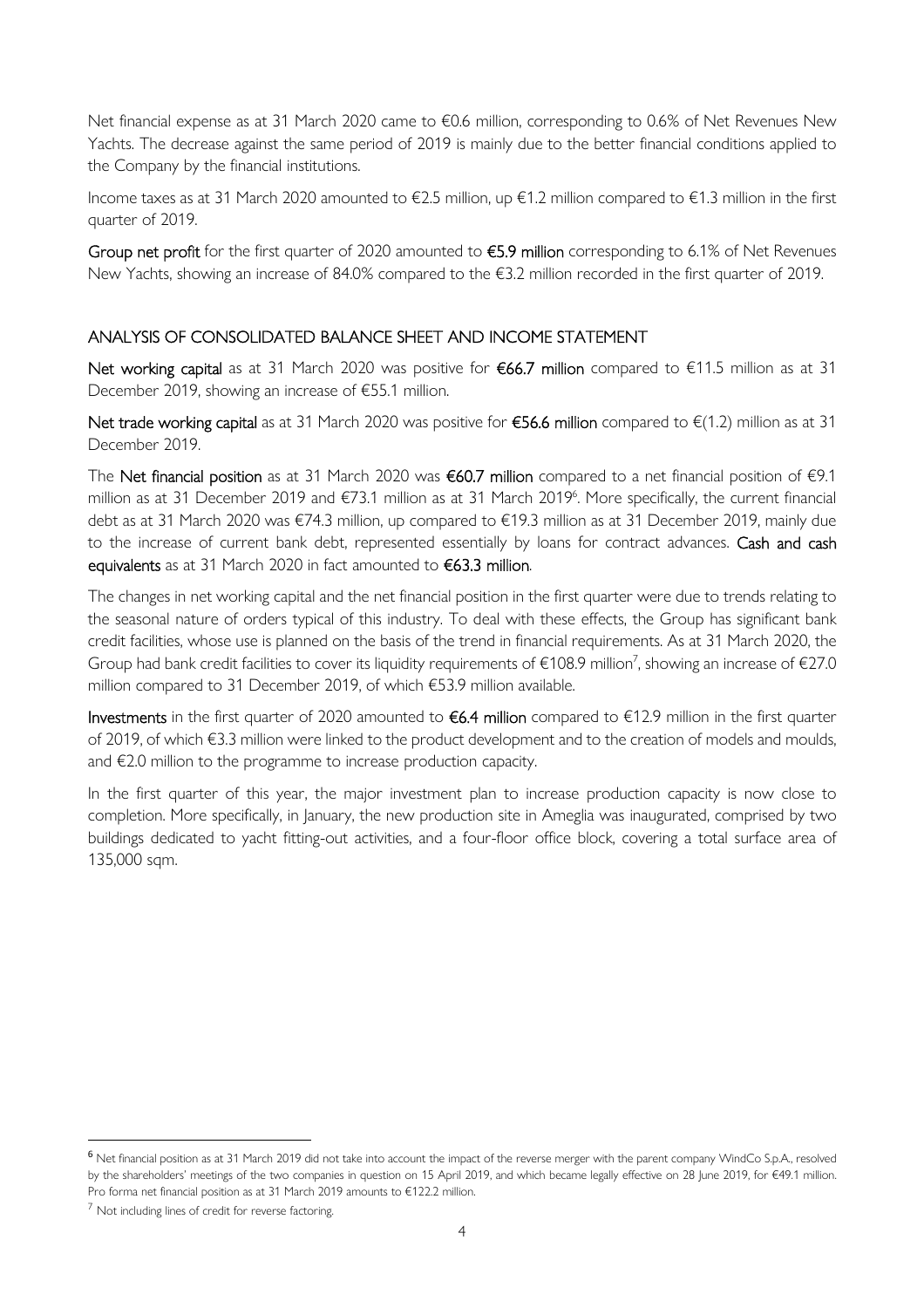### BACKLOG<sup>8</sup>

The gross backlog as at 31 March 2020 amounted to  $\epsilon$ 500.8 million, up  $\epsilon$ 39.3 million compared to the same period of 2019 (8.5%). Compared to the figure as at 31 December 2019 of €444.3 million, the value of the backlog was up by €56.4 million (12.7%).

#### OUTLOOK 2020

Sanlorenzo continues to benefit from the unique characteristics of its business model, which makes the Group particularly resilient in the various phases of the economic cycle, thanks to the brand's strength and high-end positioning, yachts built in limited quantities and strictly made to measure, addressed to a solid and loyal sophisticated clientele and a flexible cost structure.

The actions taken to tackle the restrictive measures related to COVID-19, in the absence of further interruption, will enable the Company to make up the suspension period, limiting the impact on results, also thanks to the decision to work through the month of August. This, together with the significant backlog amounting to over €500 million, 92% of which is represented by direct customers, enables the management to forecast substantially stable Net Revenues New Yachts for 2020. The amount of the backlog as at 31 March 2020 related to the current year is €360.2 million, corresponding to approximately 80% of the Net Revenues New Yachts expected in 2020.

EBITDA is expected to be substantially in line with the previous year, due to the plan to further cut operating costs and deferrable investments undertaken from the onset of the current circumstances. This plan has not changed the amounts invested in new product development, innovation and sustainability and has postponed any other projects not retained a priority or necessary at this time.

 $^8$  Backlog is calculated as the sum of the value of all orders and sales contracts signed with customers or brand representatives relating to yachts for delivery or delivered in the current financial year or for delivery in subsequent financial years. For each year, the value of the orders and contracts included in the backlog refers to the relative share of the residual value from 1 January of the financial year in question until the delivery date. The backlog relating to yachts delivered during the financial year is conventionally cleared on 31 December.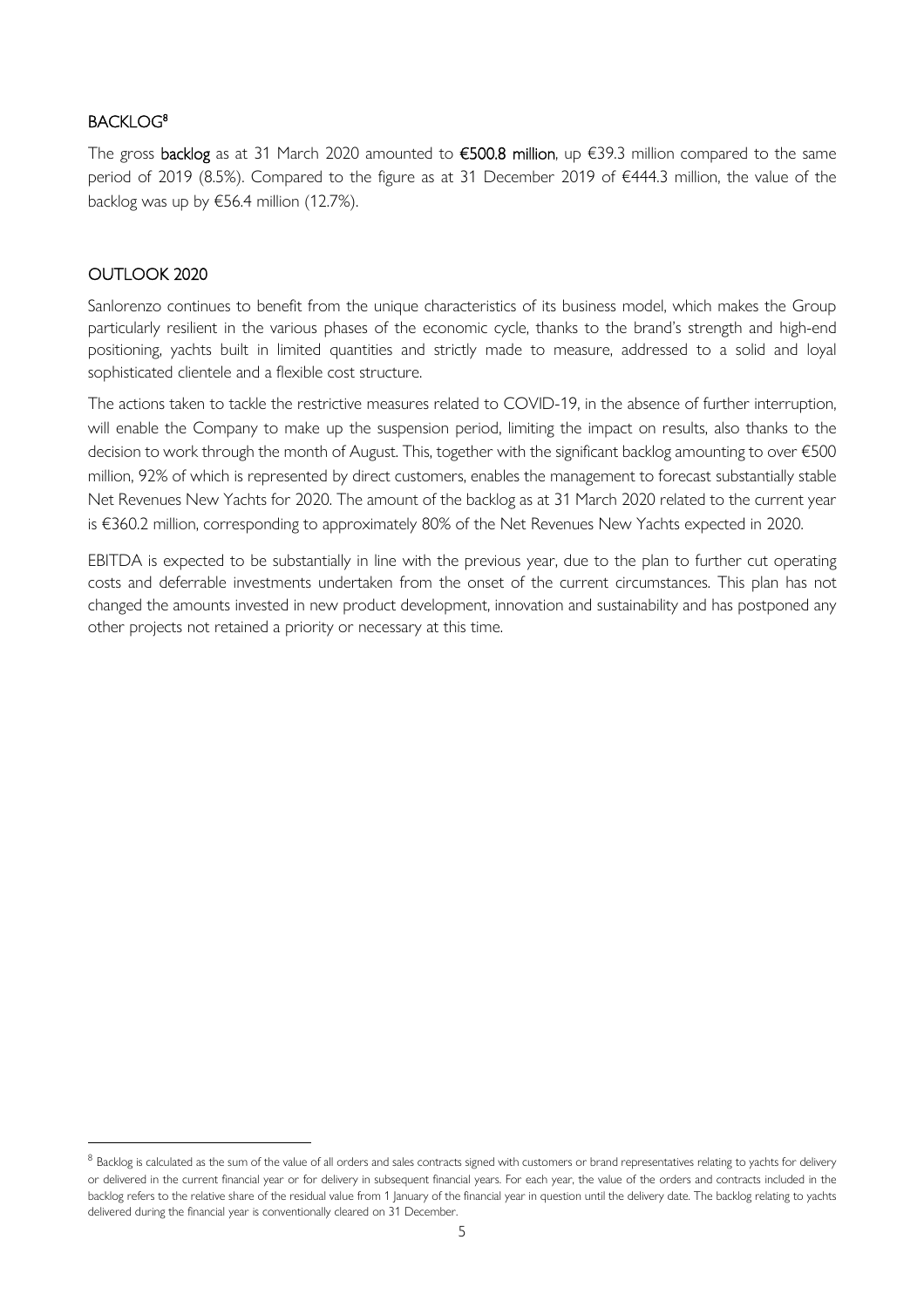\* \* \*

The manager responsible for preparing the corporate accounts, Attilio Bruzzese, pursuant to article 154-bis, paragraph 2, of Italian Legislative Decree n. 58 of 1998 ("Consolidated Finance Law - TUF") states that the information in this communication correspond to the records, ledgers and accounting entries.

This document includes forward-looking statements relating to future events and operational, economic and financial results of Sanlorenzo Group. These forecasts, by their nature, contain an element of risk and uncertainty, as they depend on the occurrence of future events and developments.

This document makes use of some alternative performance indicators. The represented indicators are not identified as accounting measurements in the context of IFRS standards and, therefore, must not be viewed as alternative measurements to those included in the financial statements. The management team retains that these indicators are a significant parameter for the assessment of the Group's economic and financial performance.

The Periodic Financial Information as at 31 march 2020 is not subject to audit.

\* \* \*

#### Sanlorenzo S.p.A.

Sanlorenzo is a worldwide leader in terms of number of yachts over 30 metres long. It is the only player in luxury boats to compete in different sectors with a single brand, producing yachts and superyachts tailored to every boat owner, characterised by a distinctive and timeless design.

Sanlorenzo's production is broken down into three divisions:

- Yacht Division composite yachts of a length between 24 and 38 metres;
- Superyacht Division superyachts in aluminium and steel of between 40 and 68 metres long;
- Bluegame Division sport utility yachts of length between 13 and 22 metres;

Sanlorenzo's production is articulated over four production sites located in La Spezia, Ameglia (SP), Viareggio (LU) and Massa. The sites are strategically located near to each other, so allowing significant operational efficiencies.

The Group employs around 500 people and cooperates with a network of 1,500 qualified craft enterprises. It can rely on an international distribution network and a widespread service network for customers all over the world.

In 2019, net revenues from the sale of new yachts amounted to around €456 million, adjusted EBITDA of €66 million and a Group net profit of €27 million.

#### www.sanlorenzoyacht.com

Investor Relations

Attilio Bruzzese Silvia Guidi Tel. + 39 0187 6181 investor.relations@sanlorenzoyacht.com \* \* \*

#### Weber Shandwick | Advisory

Giorgio Catalano M. 334 696 9275 Mail gcatalano@advisorywebershandwick.it Francesca Visioni M. 342 973 7950 Mail fvisioni@advisorywebershandwick.it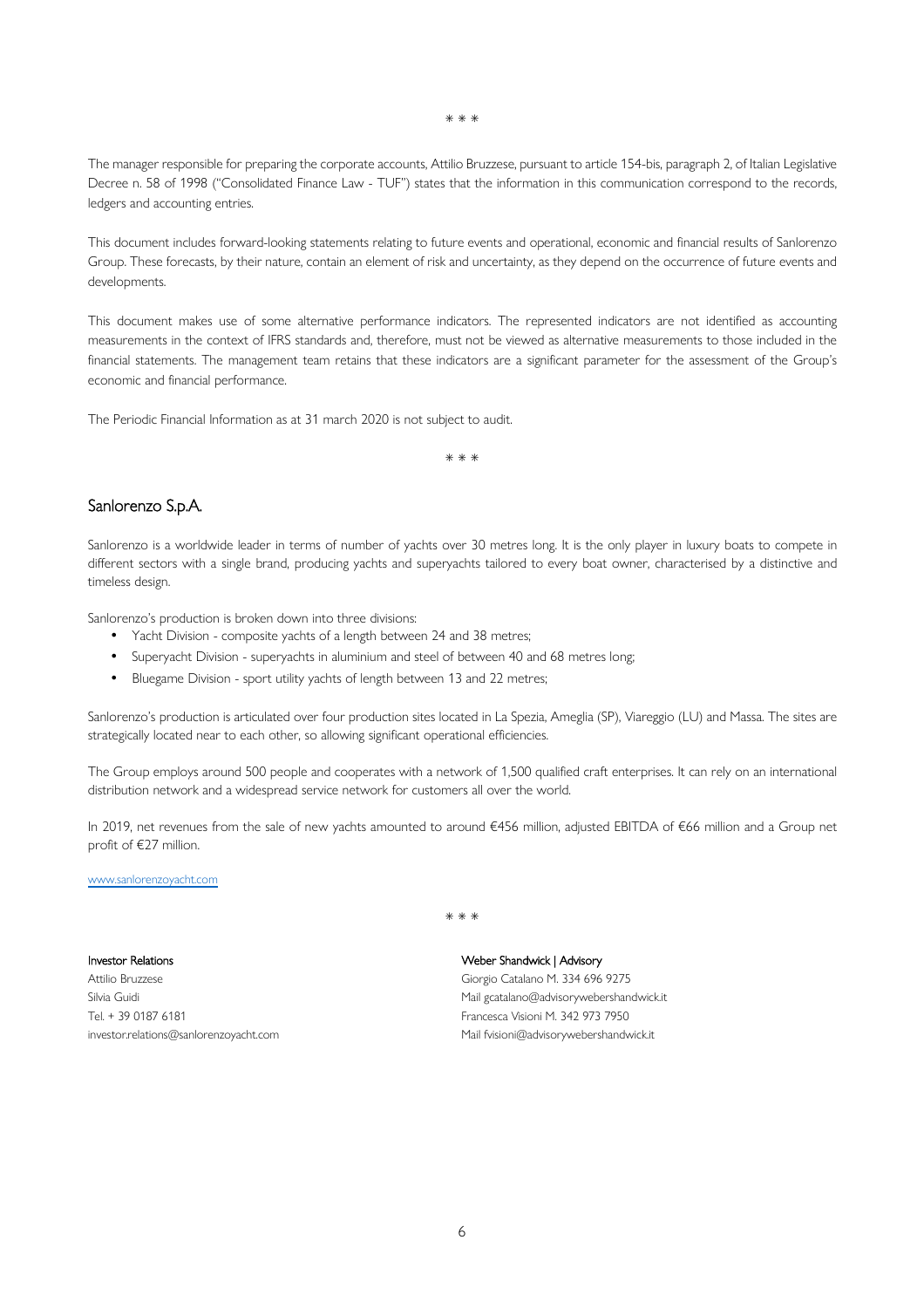# SANLORENZO GROUP

# RECLASSIFIED INCOME STATEMENT AS AT 31 MARCH 2020

| (E'000)                                                         | Three months ended 31 March |                              |           |                              | Change        |                |
|-----------------------------------------------------------------|-----------------------------|------------------------------|-----------|------------------------------|---------------|----------------|
|                                                                 | 2020                        | % Net Revenues<br>New Yachts | 2019      | % Net Revenues<br>New Yachts | 2020 vs. 2019 | 2020 vs. 2019% |
| Net Revenues New Yachts                                         | 97,945                      | 100.0%                       | 88,274    | 100.0%                       | 9.671         | $+11.0%$       |
| Net revenues from used boats,<br>maintenance and other services | 208                         | 0.2%                         | 4,913     | 5.6%                         | (4,705)       | $-95.8%$       |
| Other income                                                    | 1,133                       | 1.2%                         | 174       | 0.2%                         | 959           | $+551.1%$      |
| Operating costs                                                 | (85, 807)                   | $(87.6)$ %                   | (84, 192) | $(95.4)$ %                   | (1,615)       | $+1.9%$        |
| Adjusted EBITDA                                                 | 13,479                      | 13.8%                        | 9,169     | 10.4%                        | 4,310         | +47.0%         |
| Non recurring costs                                             | (135)                       | $(0.1)$ %                    |           |                              | (135)         |                |
| <b>EBITDA</b>                                                   | 13,344                      | 13.6%                        | 9,169     | 10.4%                        | 4,175         | +45.5%         |
| Depreciation and amortisation                                   | (4,500)                     | $(4.6)$ %                    | (3,589)   | (4.1)%                       | (911)         | $+25.4%$       |
| <b>EBIT</b>                                                     | 8,844                       | 9.0%                         | 5,580     | 6.3%                         | 3,264         | +58.5%         |
| Net financial expense                                           | (570)                       | $(0.6)$ %                    | (762)     | $(0.9)$ %                    | 192           | $-25.2%$       |
| Adjustments to financial assets                                 | 29                          | 0.0%                         |           |                              | 29            |                |
| Pre-tax profit                                                  | 8.303                       | 8.5%                         | 4,818     | 5.5%                         | 3,485         | +72.3%         |
| Tax expense                                                     | (2,526)                     | $(2.6)$ %                    | (1, 326)  | $(1.5)$ %                    | (1,200)       | $+90.5%$       |
| Net profit                                                      | 5,777                       | 5.9%                         | 3,492     | 4.0%                         | 2,285         | $+65.4%$       |
| Profit $(\text{loss})^9$                                        | 154                         | 0.2%                         | (269)     | $(0.3)$ %                    | 423           | $+157.2%$      |
| Group net profit                                                | 5,931                       | 6.1%                         | 3,223     | 3.7%                         | 2,708         | $+84.0%$       |

<sup>&</sup>lt;sup>9</sup>attributable to non-controlling interests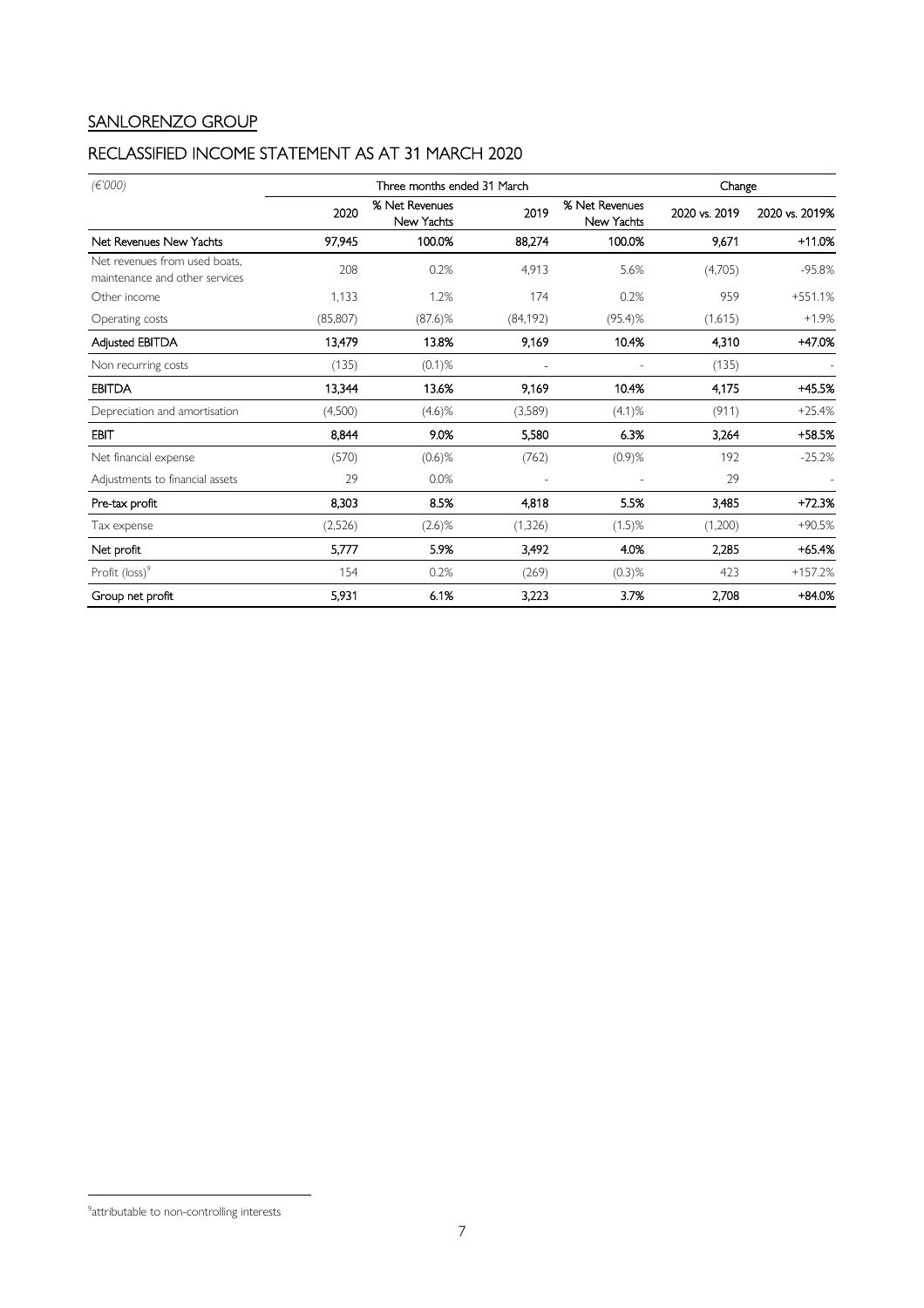# SANLORENZO GROUP

# RECLASSIFIED BALANCE SHEET AS AT 31 MARCH 2020

| (E'000)                                      | 31 March  | 31 December | Change        |                |
|----------------------------------------------|-----------|-------------|---------------|----------------|
|                                              | 2020      | 2019        | 2020 vs. 2019 | 2020 vs. 2019% |
| <b>USES</b>                                  |           |             |               |                |
| Goodwill                                     | 8,667     | 8,667       |               |                |
| Intangible assets with a finite useful life  | 35,683    | 35,404      | 279           | $+0.8%$        |
| Property, plant and equipment                | 104,214   | 102,598     | 1,616         | $+1.6%$        |
| Current provisions for risks and charges     | 408       | 379         | 29            | $+7.7%$        |
| Net deferred tax assets                      | 3,102     | 3,008       | 94            | $+3.1%$        |
| Non-current employee benefits                | (818)     | (796)       | (22)          | $+2.8%$        |
| Non-current provisions for risks and charges | (898)     | (913)       | 15            | $-1.6%$        |
| Net fixed capital                            | 150,358   | 148,347     | 2,011         | $+1.4%$        |
| Inventories                                  | 79,541    | 62,311      | 17,230        | $+27.7%$       |
| Trade receivables                            | 23,465    | 20,269      | 3,196         | $+15.8%$       |
| Contract assets                              | 98,790    | 87,889      | 10,901        | $+12.4%$       |
| Trade payables                               | (122,070) | (152, 189)  | 30,119        | $-19.8%$       |
| Liabilities from contracts                   | (23, 115) | (19, 442)   | (3,673)       | $+18.9%$       |
| Other current assets                         | 44,182    | 46,007      | (1,825)       | $-4.0%$        |
| Current provisions for risks and charges     | (10, 271) | (9,299)     | (972)         | $+10.5%$       |
| Other current liabilities                    | (23, 872) | (23,999)    | 127           | $-0.5%$        |
| Net working capital                          | 66,650    | 11,547      | 55,103        | +477.2%        |
| Net invested capital                         | 217,008   | 159,894     | 57,114        | +35.7%         |
| <b>SOURCES</b>                               |           |             |               |                |
| Net Financial Debt                           | 60,712    | 9,063       | 51,649        | +569.9%        |
| Equity                                       | 156,296   | 150,831     | 5,465         | $+3.6%$        |
| Total sources                                | 217,008   | 159,894     | 57,114        | $+35.7%$       |